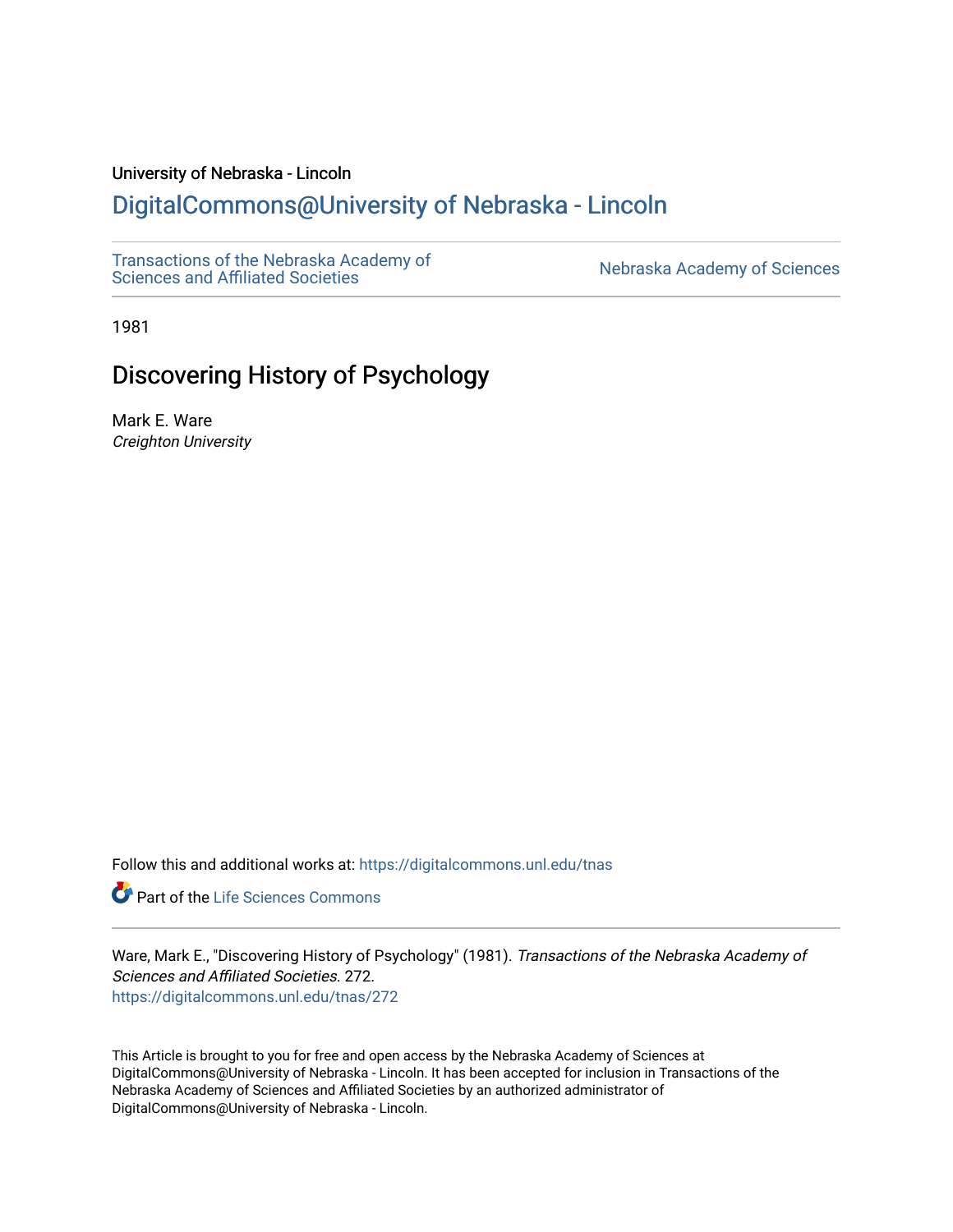# **PSYCHOLOGY**

### **DISCOVERING HISTORY OF PSYCHOLOGY**

#### **Mark E. Ware**

Department of Psychology Creighton University Omaha, Nebraska 68178

Research projects, reading sources, and a lecture format were used in a course on history and systems of psychology to determine their effectiveness as learning instruments. Twenty-two students enrolled in the fall and spring semesters of the course took part in the evaluation. Students selected from among several types of research projects. One secondary and two primary reading sources were used. The instructor's lectures included material from both within and out· side the texts. The results of a course evaluation indicated that students reacted favorably to research projects as a means for acquiring or modifying skills, information, and attitudes. Satisfaction with reading sources varied as a function of the source and the dimension evaluated. Lectures appeared to be an important component of the course. A distinction was made between firsthand and encyclopedic approaches to learning. Since the former offers a valuable alternative, additional directions for research were suggested.

 $+ + +$ 

#### **INTRODUCTION**

An examination of undergraduate psychology curricula reveals that virtually all require at least one course in research methodology, usually of the laboratory variety. However, an increasing number of undergraduate teachers from several content areas are including research projects as a part of their courses. Reasons include the belief that one of the best ways to learn about behavior is to engage in the process of studying it (Maas and Kleiber, 1976).

**In** one area, history of psychology, Benjamin (1976) Jointed out that the teaching of research skills at the under- ~raduate level is rare and at the graduate level is not promilent. Grigg (1974) reported his efforts at stressing a research Jerspective in a history of psychology course by assigning one )f a variety of research projects to each team of students. The author described the approach as stimulating student liscussion and providing experience in conducting historical esearch.

Others reported efforts to arouse student interest in the history of psychology and to assist in acquisition of firsthand knowledge about it. Prytula, Oster, and Davis (1977) pointed out that primary reading sources provided students with an opportunity to determine for themselves what was originally written about a topic. Benjamin (1979) described his approach of having students select and read articles published before 1920.

Coffield (1973) criticized use of the traditional lecture format as an impetus for learning. However, my judgment and experience are more consistent with those of Raphelson (1979) and Benjamin (1979) respectively. A working assumption was that the lecture can be an effective technique when accompanied by an instructor's enthusiastic attitude toward the subject.

The present investigation identified students' reactions toward research projects, reading sources, and a lecture format as instruments for learning in a history of psychology course.

#### **METHOD**

#### **Subjects**

Twenty-two students enrolled in History and Systems of Psychology during the fall and spring semesters at Creighton University participated in the evaluation of the course. The two classes consisted of junior and senior psychology majors (16 men and 6 women). The course was not required.

#### **Procedures**

The instructor told the students on the first day of class that the course consisted of two approaches to the study of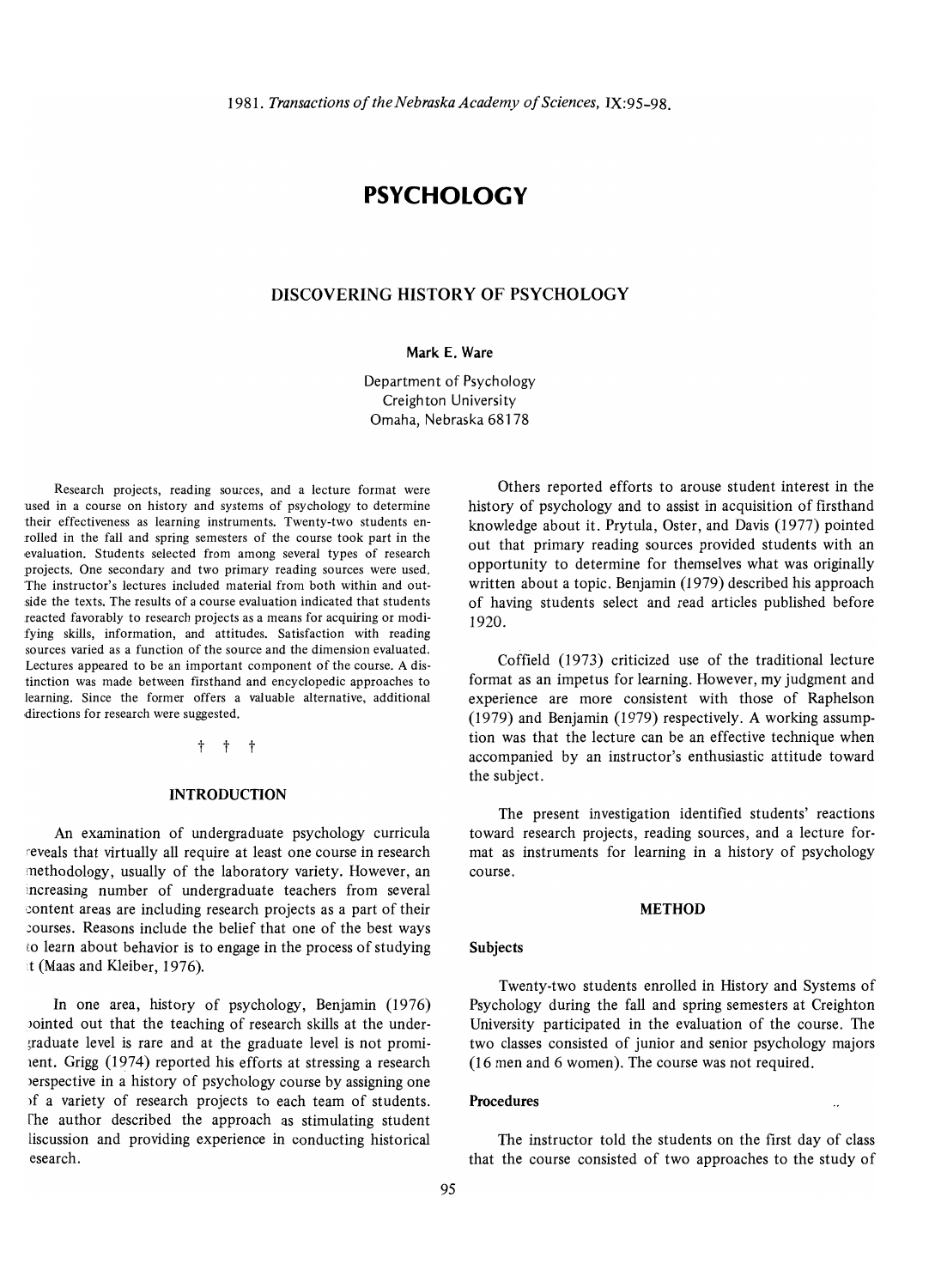the history of psychology. The first consisted of a research component in which individuals or small groups undertook responsibility for investigating one of several possible topics. Others (Shaklee, 1957; Weigel and Gottfurcht, 1972; Cadwallader, 1977, Symposium paper presented at the 1977 meeting of the American Psychological Association; and Benjamin, 1979) have reported similar research approaches. A second and somewhat more traditional approach consisted of student reading and instructor lecture formats. Two of the three books used in the course were primary sources. The instructor indicated that this was the first time he had used these approaches and that students would be asked to complete an evaluation form at the end of the semester.

Research projects included a study of the professional development of department faculty, a history of the psychology department, the experience and professional backgrounds of the department chairpersons, and the life of a famous psychologist. The instructor provided a detailed description of each project and asked students to indicate their preference. About 85% of the students were assigned to projects ranked as their first choice. The instructor set a maximum number of students for each project to insure thorough supervision.

One 75-min class period was set aside for the instructor to meet with students assigned to each of the projects. He reviewed the more general objectives of the project and described the organizational and stylistic characteristics of the written paper. Students conducting interviews were required to interview the instructor for the purpose of improving their interview skills. The instructor also identified and described appropriate resource materials.

Texts used in the course included those by Wertheimer (1970), Freud (Strachey, 1962), and Maslow (1970). The instructor employed a lecture format for transmitting and clarifying information contained in the texts as well as providing additional information.

The instructor reserved the last two weeks of the semester for student presentations. The presentations were intended to communicate additional information to members of the class and to provide each student or team of students with feedback that could be incorporated in the final written report.

In the class preceding the final examination, the instructor administered a course evaluation. He told the students that the results were anonymous and that answers should be as honest as possible since the results were to be used to assess the effectiveness of the research projects, reading sources, and lectures. All students completed the evaluation form.

#### **RESULTS**

Since the design and practicality of this investigation did not permit the use of a traditional control group, a rationale for evaluating the results was derived. Students responded to each item on a six-step scale with 3, 2, and 1 indicating increasing degrees of disagreement (or dissatisfaction). Responses 4, 5, and 6 indicated increasing degrees of agreement (or satisfaction). A median score  $\leq 3.5$  indicates that as many or more than one-half of the students were in disagreement about a given facet of the course. It was assumed that a minimum standard of agreement should include a favorable reaction from at least a simple majority of students. Thus, a criterion of a median score of at least 4 was set to indicate a favorable student attitude. Similarly, a rationale was developed for identifying those instances in which students expressed an unusually high level of agreement. Because of the tendency to avoid making extreme judgments, finding as many as onehalf the students responding with a 6 constituted a high level of agreement. Thus, a criterion of a median score in excess of 5 was set to identify an unusually favorable attitude toward an item.

Items used to evaluate the research projects were subdivided according to methodology, topic, and implementation. Results of items about the methodological aspects of the projects were mixed. The projects seemed particularly effective in clarifying and developing a better appreciation of historical events. Students agreed that they had acquired a new and different investigative procedure which was more difficult than they had realized (median  $= 4.5$ ). However, students did not perceive the methodology of historical research to be as difficult as that of the laboratory approach  $(median = 3.5)$ .

Regarding the topic investigated by the project, students reported the acquisition of much new information and a clarification of attitude toward the topic (median  $= 5.0$ ).

The effectiveness of implementation of the projects was assessed by three items. A very high degree of student agreement was found with regard to the instructor's assistance in structuring the research projects (median  $= 5.5$ ). Students also indicated that class presentations of the projects were worthwhile to them (median  $= 4.5$ ). Finally the results indicated that the projects merited retention as a part of the course in the future (median  $= 5.0$ ).

The bipolar dimension for evaluating the course texts varied from very unsatisfactory to very satisfactory. Students judged each text on information, enjoyment, and readability. No book was perceived as highly satisfactory. However, Wertheimer's book was evaluated as unsatisfactory with regard to enjoyment (median  $= 3.0$ ); and Freud's book was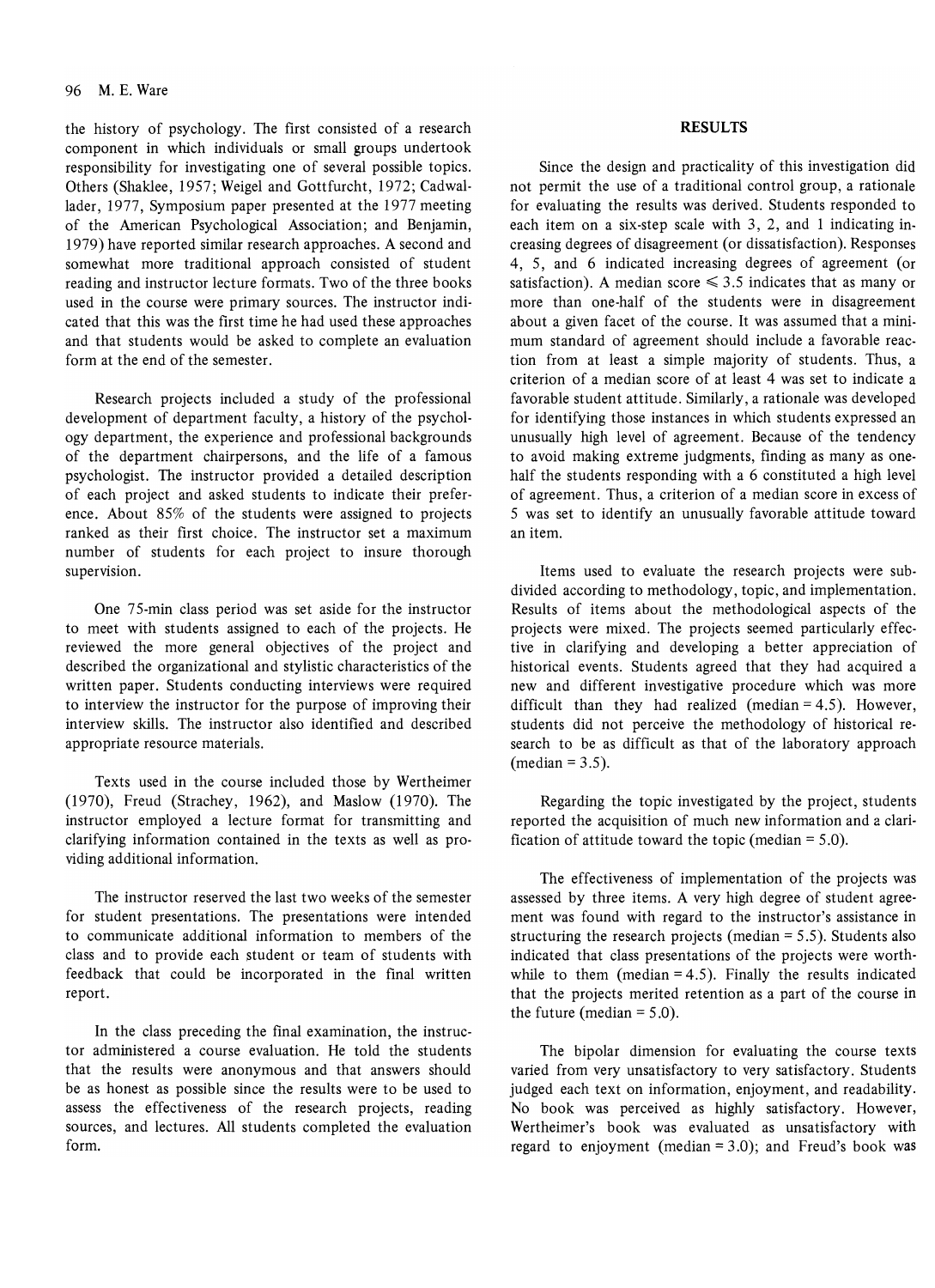unsatisfactory on both enjoyment and readability (median = 3.0 and 2.0 respectively). Maslow's book elicited no unsatisfactory evaluations. In sum, the material by Maslow ranked most favorably, Freud least favorably, with that by Wertheimer between the two extremes.

Students viewed the instructor's lectures as helping to clarify issues (median  $= 5.0$ ) and as going beyond information contained in the texts (median = 5.0).

### **DISCUSSION**

This investigation undertook an identification of students' assessment of one approach to teaching history of psychology. The study extended Grigg's (1974) attempt by providing quantitative verification of the advantages of a research approach. Results indicated that students perceived the utility of research for providing a better understanding of historical events. Students also distinguished the historical and laboratory methods. Thus, engaging in historical research contributed to an appreciation of its difficulty and its relationship to laboratory research. One is tempted to suggest the additional advantage of better preparing and equipping students for investigative pursuits by providing a broader range of research approaches. The advantage is particularly keen when students are able to discriminate between them and the propriety of their use.

The evidence also indicated that the research projects influenced the students' perceptions about acquiring additional information and modified their attitudes toward the topic. Those results are consistent with Rogers' (1969) view that self-discovered learning significantly influences behavior.

Some of the success of the projects can be attributed to the method of implementation. The instructor spent con siderable time with students to structure the plan of investigation. The instructor's previous experience had been that projects of lesser quality result when students are not provided with adequate organizational assistance. Student reaction to the assistance was extremely favorable. Other facets of implementing the research projects consisted of student presentations of their projects. It was hoped that not only would the speaker profit by giving a formal presentation but that other students would gain from hearing about the investi gative efforts of a peer. The data are supportive of such a ;onclusion, including a favorable reaction for maintaining the ?rojects for future courses.

A current innovation consists of arranging student presentations to simulate a convention atmosphere similar to that reported by Dawson (1976) for a course in experimental psychology. The procedure consists of preparing a program and coaching students in convention etiquette. Student perceptions of the event will be collected and evaluated.

Reactions to the reading sources were mixed. The results supported use of primary sources. They also indicated that primary sources were not perceived favorably on all dimensions. It is recommended that primary sources be selected with caution and, when possible, with attention to more than only an informational component. A danger is that the content of a book may be overlooked because of dissatisfaction associated with enjoyment and/or readability. One advantage to using both types of reading material is that inconsistencies between the two can be pointed out by the instructor or discovered by the students. Future research should assess the consequences of identifying inconsistencies.

Under the conditions of this study, undergraduate students seemed to profit from firsthand learning about psychology. That firsthand learning can be complemented by the traditional lecture format was supported by student reactions to the lectures. Students' responses indicated that lectures provided information and organized/clarified issues.

The author has also used the multiple approach of research projects, reading sources, and lectures with comparable results in a course on the psychology of personality. In both instances, he worked from a bias preferring depth of coverage of fewer sources to breadth of topics and concentration on nomenclature. Although this study indicates that students perceived increased learning from this approach, additional research is needed to evaluate its comparative advantages and disadvantages for personal learning and the acquisition of information. Subsequent research should also evaluate the longer term effectiveness, particularly for students who do and do not attend graduate school. A more comprehensive examination of the consequences of teaching approaches is clearly warranted.

### **REFERENCES**

- Benjamin, L. T. 1976. Research orientation in an undergraduate history and systems of psychology course. *In* J. Maas and D. Kleiber (eds.), *Directory of teaching innovations in psychology.* Washington, Division of the Teaching of Psychology (American Psychological Association): 543-544.
- . 1979. Instructional strategies in the history of psychology. *Teaching of Psychology,* 6: 15-17.
- Coffield, K. E. 1973. Additional stimulation for students in history and systems. *American Psychologist, 28:624-* 625.